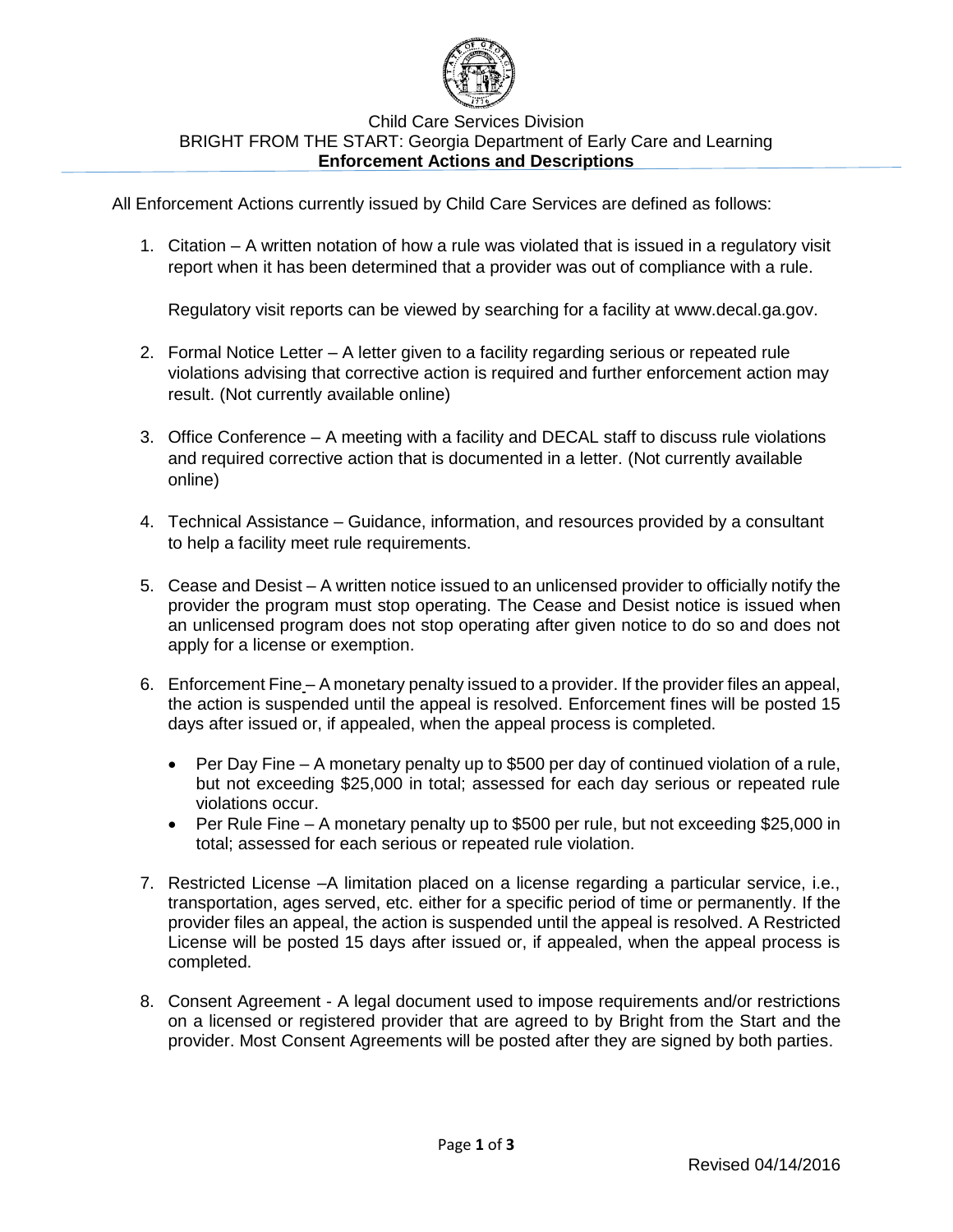

## Child Care Services Division BRIGHT FROM THE START: Georgia Department of Early Care and Learning **Enforcement Actions and Descriptions**

- 9. Revocation A legal action to take away a provider's license or registration to operate. Bright from the Start provides notice of the revocation to the provider, parents and guardians. Facilities that appeal a revocation are allowed to operate during the appeal process. The official Notice of Revocation will be posted on the website once the notice is mailed. Revocations remain permanently available for public viewing unless they are rescinded or reversed.
- 10. Revocation Non-payment of License Fee A legal action to take away a provider's license or registration for failure to pay the annual license fee. Bright from the Start provides notice of the revocation of the license or registration to operate to the provider, parents and guardians. Facilities that appeal a revocation are allowed to operate during the appeal process. The revocation will be rescinded if the provider pays the license fee within 30 days of receipt of the Revocation. The official Notice of Revocation will be posted on the website once the notice is mailed. Revocations remain permanently available for public viewing unless they are rescinded or reversed.
- 11. Revocation Non-payment of Enforcement Fine A legal action to take away a provider's license or registration for failure to pay a previously issued Enforcement Fine. Bright from the Start provides notice of the revocation of the license or certificate of registration to operate to the provider, parents and guardians. Facilities that appeal a revocation are allowed to operate during the appeal process. The revocation will be rescinded if the provider pays the fine within 30 days of receipt of the Revocation. The official Notice of Revocation will be posted on the website once the notice is mailed. Revocations remain permanently available for public viewing unless they are rescinded or reversed.
- 12. Denial A legal action to refuse to issue a license or registration. Bright from the Start provides notice of its intent to refuse to issue a license or registration to operate to the applicant. Denials will be posted 15 days after issued or, if appealed, when the appeal process is completed.
- 13. Emergency Closure Order Immediate legal action taken to temporarily close a facility while an investigation is conducted when it is determined that children are in imminent danger or when a death occurs that is not medically anticipated. The issuance and appeal process of Emergency Orders occurs rapidly. Emergency Closure Orders will be posted on the website as soon as the documents are available or, if appealed, after the appeal process is completed.
- 14. Emergency Monitoring Order–A legal action taken to quickly place an outside observer into a facility. Emergency Monitoring Orders will be posted on the website as soon as the documents are available or, if appealed, after the appeal process is completed.
- 15. Inspection Warrant A legal document filed in Superior Court to compel a provider to allow entry and access. An Inspection Warrant will be posted after the warrant is filed in Superior Court.